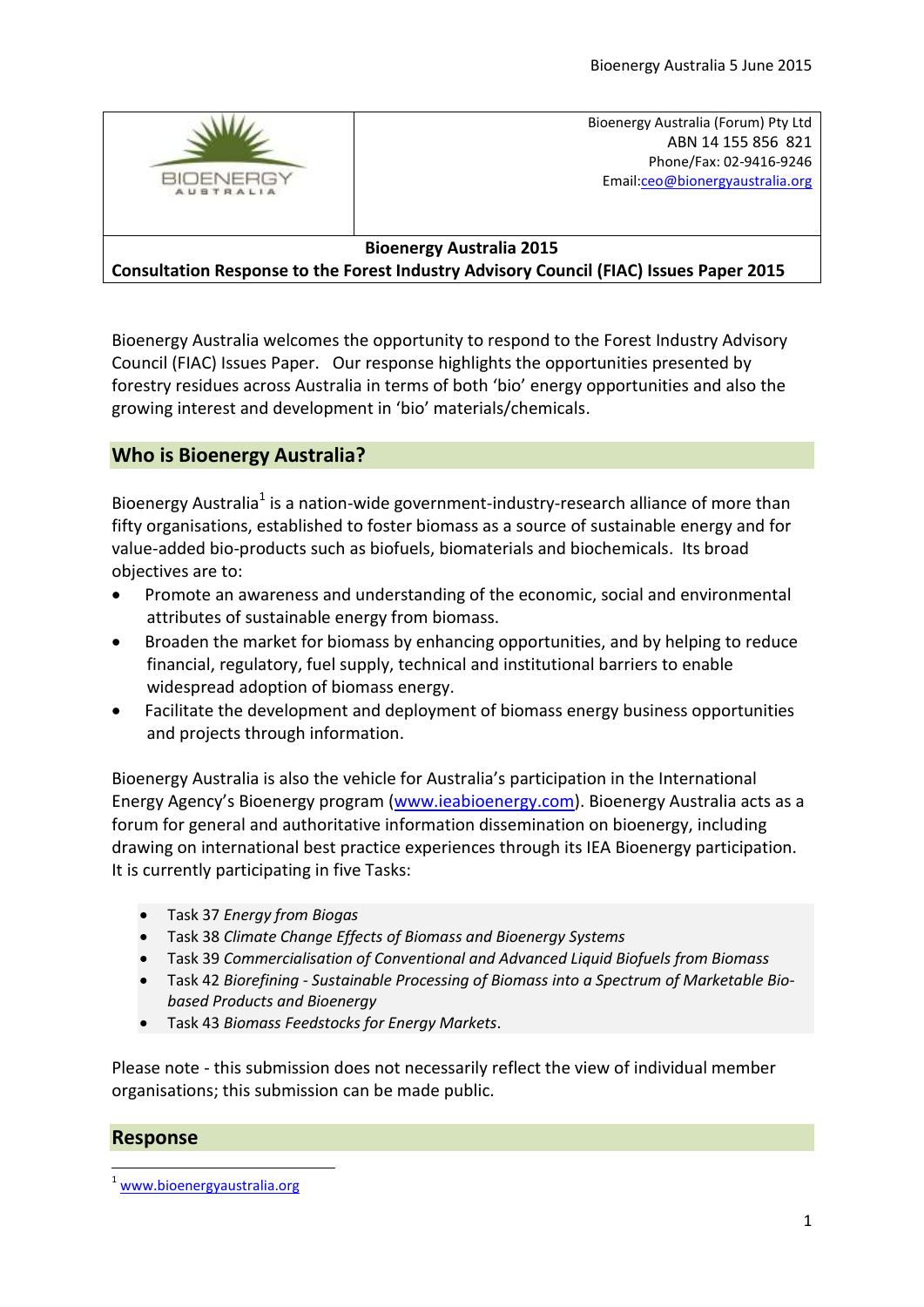Bioenergy Australia considers that the vision for the forests products sector in Australia should be to maximise the value of the 'forest product' in all its forms. The prudent and innovative use of forest biomaterials is a requirement of global forest conservation. Maximising the use of forest-based materials has a role in solving global environmental problems - they are renewable, have low life cycle costs, contribute to carbon sequestration and present a non-fossil pathway to a growing number of modern commodities.

Current research suggests that around 70% of a mature tree is fully utilised in processing. The remaining 30% presents both forest and landowners with an additional opportunity to diversify into energy markets (heat, electricity and liquid fuel) and also into markets for biomaterials and biochemicals. Traditionally, forest materials have been used in wood construction and paper products. Today, new and exciting technologies are transforming those forest resources previously viewed as waste into biodegradable polymers, specialty chemicals and low carbon fuels.

In addition to the traditional forestry products Bioenergy Australia believes that the forestry sector in Australia must take steps now to take advantage of the opportunities to maximise the utilization of biomass often seen as waste, to encourage the use of 'greener' fuel for heat and biofuel and to take steps to position the sector to take advantage of the more lucrative areas of biochemical and biomaterial manufacture. These opportunities are good news for the wider sector and landowners alike as they look to maximise the return from their land.

Diversification will be a key factor in the ability of forestry operations and those working in the sector to ensure a long term and profitable future in the national market but also potentially as participants in international markets. Current operations should look beyond traditional forestry crops to new species and varieties where fast growth is a key feature. From a consumer perspective it's clear that 'sustainability' branding is a positive marketing feature and an operational approach that is the becoming the norm. For Australia there is potential to become a leader where policies and strategies are designed to maximise the value from every fibre grown and where the forestry sector works in partnership with government, the research sector (forestry, biomass, bioenergy and biomaterials), wider industry groups and with potential and existing chemical/materials manufacturers.

A USEPA Study from 2005 entitled, '*Biomass as Feedstock for a Bioenergy and Bioproducts*  Industry – The Technical Feasibility of a Billion Ton Annual Supply<sup>2</sup>, identified over 10 years ago that the US had sufficient land area to utilise forestry and crop residue to produce both biofuels and supply a biochemical industry. Today, both areas are growing rapidly.

In several other countries the utilisation of biomass as a wood and liquid fuel option has already gained much ground while the emergence of biomaterial and biochemical production companies is an exciting growth area destined for significant economic and sustainable growth. In many cases the success factor has been the ability to deliver these two opportunities (energy and product/material) side by side.

 2 <http://www.dtic.mil/dtic/tr/fulltext/u2/a436753.pdf>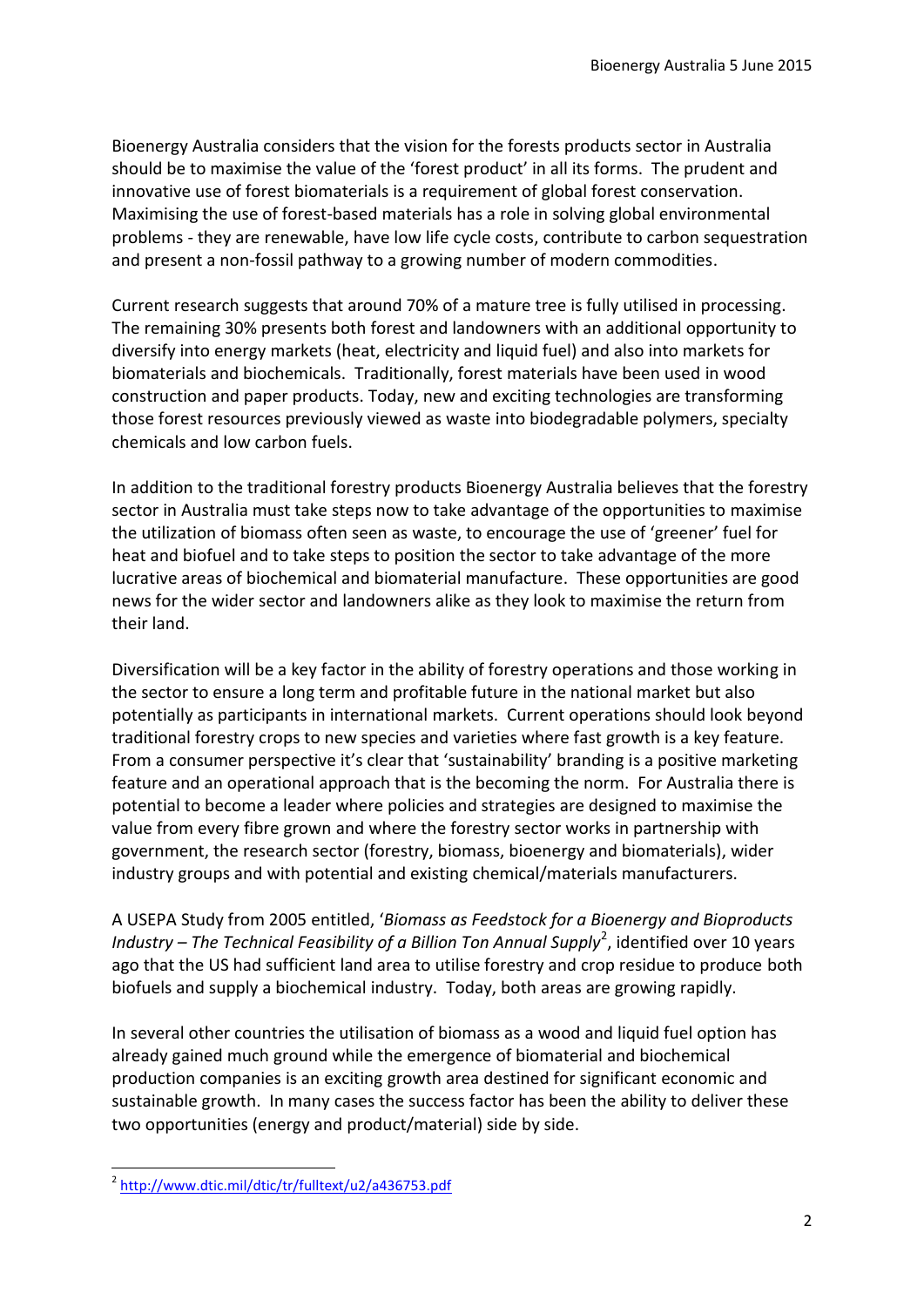In Australia, while the potential is here (in terms of both available biomass and knowledge/skills), the development on the ground is less progressed. While electricity and gas prices remain low in many areas, biomass cannot compete in the provision of cost effective heat. However, this is not the case in many other areas – Gippsland is a case in point where several small scale industrial sized heat users are switching to wood fuel using economically and locally sourced forest residues and clean burning high-tech boilers to provide the heat.<sup>3</sup>

In this submission we provide a brief overview of biomass and bioenergy; its contribution to global energy production; Australia's biomass resources; the current Australian contribution of bioenergy by type of biomass and by state/territory; coverage of the various bioenergy technologies for power production; developments in biofuels and the increasing global interest and activity in biomaterials and biochemicals and where Australia sits in this arena. We note also the opportunity for creating jobs from various bio pathways but emphasize the need for favourable conditions to encourage investment.

#### **Biomass and Bioenergy**

According to the International Energy Agency's data in 2012, the world relied on renewable sources for around 13.2% of its total primary energy supply, and in 2013 renewables accounted for almost 22% of global electricity generation, a 5% increase from 2012.<sup>4</sup> Of this, some 9.9% points are from renewable combustibles and waste (i.e. biomass). In the

OECD countries, renewable combustibles and waste provide 55.7% of the total renewable energy supply. Figure 1 illustrates the makeup of the nearly 10 % of global primary energy provided by biomass<sup>5</sup>. While two-thirds is noncommercial fuel wood, mainly in developing countries, **most of the balance of the biomass used is from the forestry or wood processing sectors in developed countries.**



**Source: based on data from IPCC, 2007. Figure 1: Share of the biomass sources in the primary bioenergy mix.** 

1

<sup>3</sup> <http://www.hortidaily.com/article/14845/Australia-Gippsland-growers-go-green>

<sup>4</sup> <http://www.iea.org/aboutus/faqs/renewableenergy/>

<sup>5</sup> International Energy Agency's Bioenergy program*, Bioenergy – A Sustainable and Renewable Energy Source – Main Report*, 2009. IEA Bioenergy publication ExCo:2009:06 A[t www.ieabioenergy.com.](http://www.ieabioenergy.com/)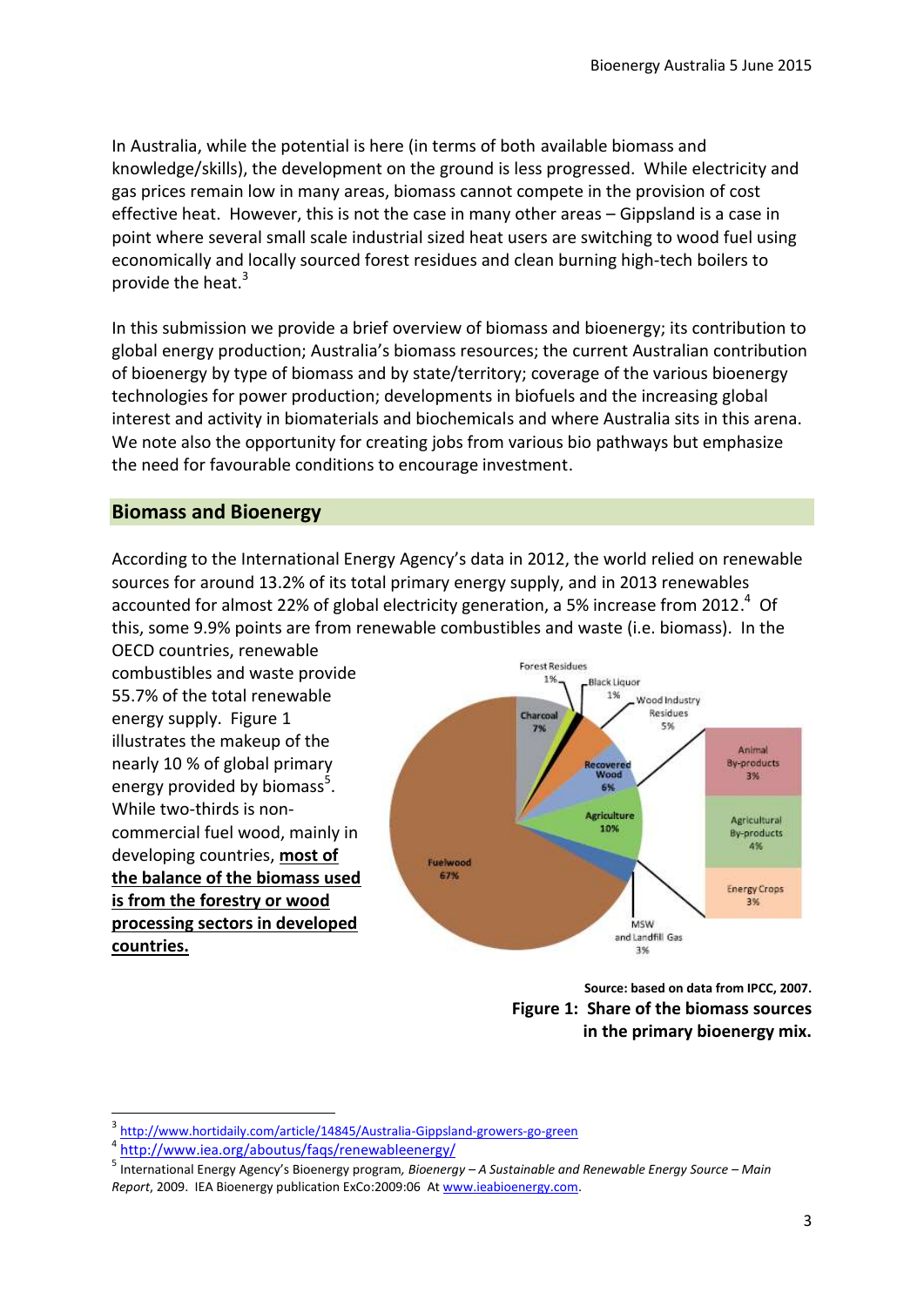Within Australia, The Clean Energy Council's Bioenergy Roadmap<sup>6</sup> suggests that by 2020 the contribution from biomass for electricity generation could be 10,624 GWh per year or six times the current generation. It further identifies the long-term potential for electricity from biomass in 2050 to be as much as 72,629 GWh/year, which is approximately 40 times the current level.

The Commonwealth Scientific and Industrial Research Organisation (CSIRO) has reported that there is potential for second generation biofuels to replace between 10% and 140% of current petrol only usage over time<sup>7</sup>. At \$1 a litre (before excise), replacing the current Australian current Australian transport fuels with renewable would represent sales of some \$45 billion per annum.

Figure 2 shows a table of Australian biomass resources, projected to both 2020 and 2050 from the Clean Energy Council's Bioenergy Roadmap<sup>8</sup>. We note the magnitude of the projected increase in generation from forest residues from 2010 to 2020 and again to 2050. This is largely because of the low base in 2010, and the assumption of future supportive policies.

| <b>Biomass Source</b>                                                              | Quantity                 | 2010 (GWh/y)   | 2020 (GWh/y) | 2050 (GWh/y) |
|------------------------------------------------------------------------------------|--------------------------|----------------|--------------|--------------|
| Poultry                                                                            | 94 million               | $\overline{a}$ | 297          | 1055         |
| Cattle - feedlots                                                                  | 870 thousand             |                | 112          | 442          |
| Pigs                                                                               | 1.8 million              | $\mathbf{1}$   | 22           | 205          |
| Dairy cows                                                                         | 1.4 million              |                | 22           | 89           |
| Abattoirs                                                                          | 1.3 million tonnes       |                | 337          | 1773         |
| Stubble - grain and<br>cotton crops                                                | 24 million tonnes        |                |              | 47000        |
| <b>Bagasse</b>                                                                     | 5 million tonnes         | 1200           | 3000         | 4600         |
| Sugar cane trash,<br>tops and leaves                                               | 4 million tonnes         | $\overline{a}$ | 165          | 3200         |
| Oil mallee Eucalypts                                                               | $\overline{\phantom{a}}$ | $\overline{a}$ | 112          | 484          |
| Camphor laurel                                                                     |                          |                | 83           | 20           |
| <b>Forest residues</b><br>(native forests,<br>plantations,<br>processing residues) | $\sim$ 9 million tonnes  | 79             | 2442         | 4554         |
| <b>Black liquor</b>                                                                | $\overline{\phantom{0}}$ | 285            | 365          | 365          |
| Other pulp and<br>paper wastes                                                     | $\overline{\phantom{0}}$ | 74             | 141          | 141          |
| <b>Urban food Wastes</b>                                                           | 2.9 million tonnes       | 29             | 267          | 754          |
| Garden organics                                                                    | 2.3 million tonnes       | 29             | 121          | 461          |
| Urban paper and<br>cardboard                                                       | 2.3 million tonnes       |                | 38           | 1749         |
| Urban wood/timber                                                                  | 1.6 million tonnes       | 45             | 295          | 1366         |

 6 <http://biomassproducer.com.au/wp-content/uploads/2013/11/01AustralianBioenergyRoadmap.pdf> 7 https://**rirdc**[.infoservices.com.au/downloads/07-177.pdf](https://rirdc.infoservices.com.au/downloads/07-177.pdf)

<sup>8</sup> Clean Energy Council, *Bioenergy Roadmap*, CEC, 2008.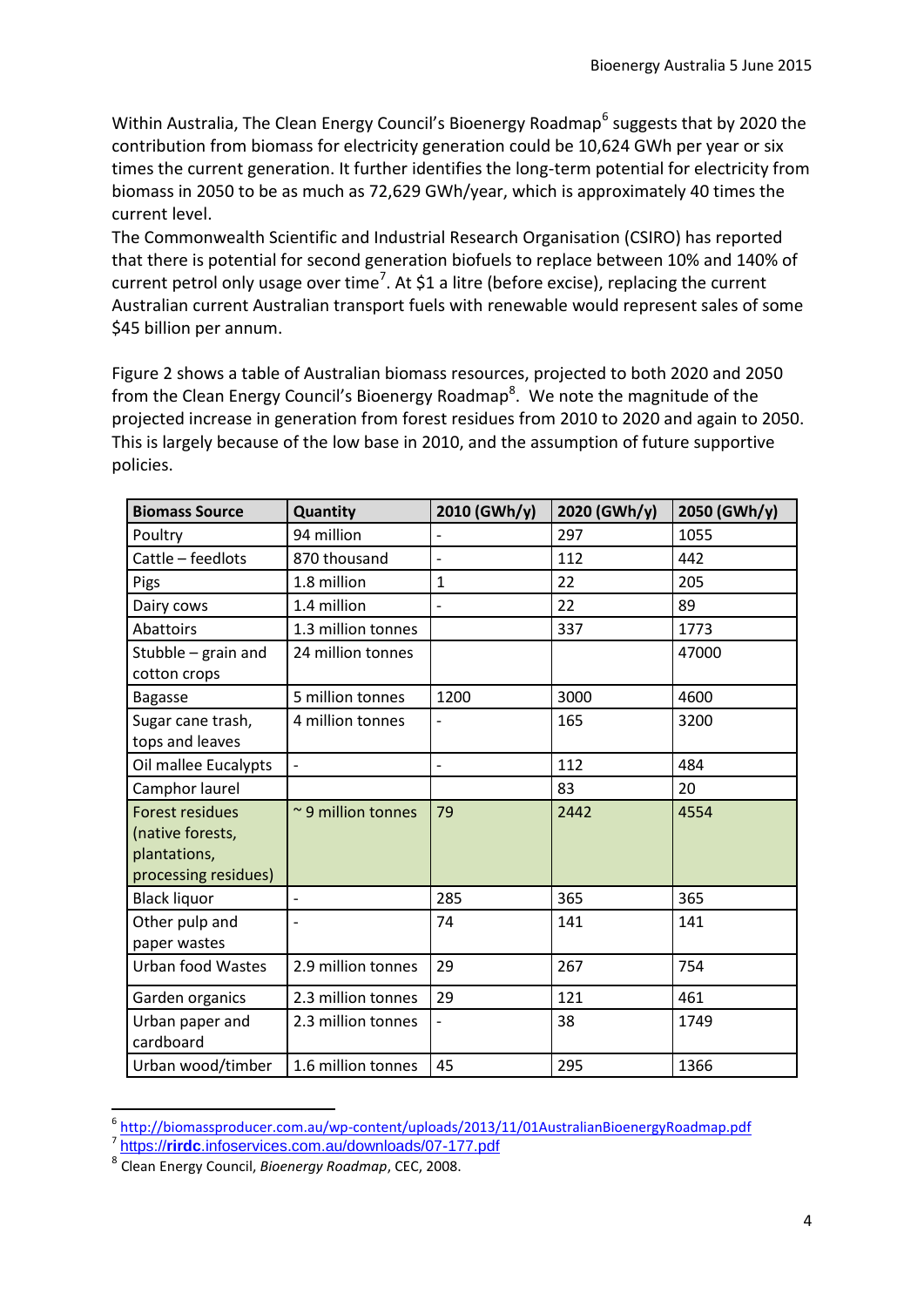| wastes       |        |      |      |
|--------------|--------|------|------|
| Landfill gas | , ., . | 1880 | 3420 |
| Sewage gas   | ر ر    | 901  | 929  |

**Source: Clean Energy Council, 2008**

#### **Figure 2: Biomass Resources and Bioenergy Generation Potential**

The data presented in Figure 2 took a conservative approach to estimating future biomass resources. None-the-less it illustrates that there is considerable potential for generating stationary energy (heat and power) from both forest based industry wastes and oil mallee energy crops.

Subsequent research by the Future Farm Industries CRC<sup>9</sup> has identified a large potential for coppiced mallee as a feedstock for bioenergy (heat, power, fuels). The FFI CRC studies predict biomass production from woody crops utilising surplus and degraded agricultural land could also provide environmental benefit. At a biomass price of \$35/t (green) and a water use efficiency of 1.8 dry g/kg of water, they model that profitable woody crops could produce 39 million tonnes/annum of dry biomass from 1.5% of farmland in a 300-400mm rainfall zone, and 8% of farmland in a 401–600 mm rainfall zone.

|                                                      | <b>Biogas</b> | <b>Bagasse</b> | <b>Wood Waste</b> | Other<br>bioenergy | <b>Total</b><br>bioenergy |
|------------------------------------------------------|---------------|----------------|-------------------|--------------------|---------------------------|
| New South Wales (incl<br>ACT)                        | 73            | 81             | 42                | 3                  | 199                       |
| Victoria                                             | 80            | $\Omega$       | 0                 | 34                 | 114                       |
| Queensland                                           | 19            | 377            | 15                | 4                  | 415                       |
| South Australia                                      | 22            | $\Omega$       | 10                | 0                  | 32                        |
| Western Australia                                    | 27            | 6              | 6                 | 63                 | 102                       |
| <b>Tasmania</b>                                      | 4             | $\Omega$       | $\Omega$          | 0                  | 4                         |
| <b>Northern Territory</b>                            | 1             | $\Omega$       | $\Omega$          | $\Omega$           | 1                         |
| Australia                                            | 226           | 464            | 73                | 104                | 867                       |
| Share of total renewable<br>electricity capacity (%) | 2.2           | 4.4            | 0.7               | 1.0                | 8.3                       |

Figure 3 shows Australian bioelectricity generation in 2009 $^{10}$ . Wood waste amounts to 73MW. In percentage terms, little has changed since then.

It is generally recognised that the use of biomass for industrial heat provides substantial greenhouse gas mitigation, and this type of opportunity should not be overlooked. While cogeneration (combined heat and power) is generally preferable to stand alone bioelectricity power plants, electricity only plants should not be dismissed. It should also be noted that the Federal Government's Renewable Energy Target (RET) only provides incentives for the electricity, not the heat component of cogeneration.

#### **Figure 3: Australian Bioelectricity Generation (MW) 2009**

<sup>9</sup> Scale of biomass production from new woody crops for salinity control in dryland agriculture in Australia, *Int. J. Global Energy Issues, Vol. 27, No. 2, 2007*

<sup>&</sup>lt;sup>10</sup> Australian Energy Resource Assessment, Geoscience Australia and ABARE, 2010.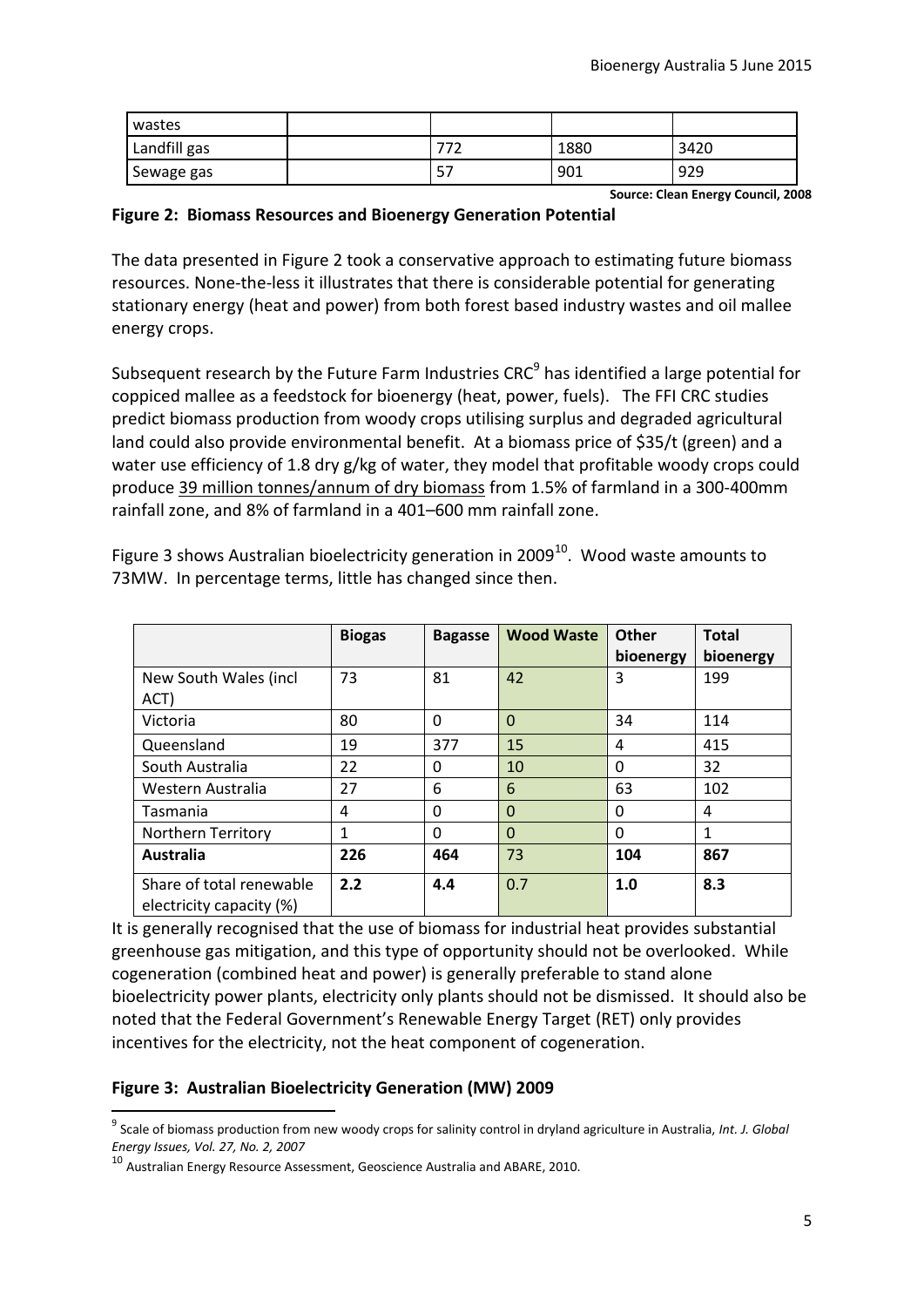Despite having one of the highest areas of forest per capita of the developed nations, Australia lags behind in the use of bioenergy, which represents just 0.7% of energy production. The lack of incentives for the use of forest biomass in energy generation creates a serious imbalance in the renewable energy market, and misses some of the lowest cost opportunities for carbon emissions abatement.

Of course a significant advantage presented by biomass for heat and electricity generation is, relative to the fossil alternatives, its reduced emissions profile and the ability of a biomass solution to minimise waste management costs. One of the ways to "rationalise emissions reductions actions to reduce unnecessary costs" and boost growth in the utilisation of biomass is for Australia to foster biomass cofiring with coal at existing coal fired power stations or to even convert units to run substantially on biomass, such as wood pellets. This low emission technology would obviate the requirement for new green fields power plants, and could extend the lives of existing infrastructure.

To date, the sole emphasis of the RET has been on renewable 'electricity', ignoring opportunities in the area of renewable thermal heat. Recognition of renewable thermal heat as an eligible activity by the RET would be a significant step forward.

Energy policy should also include greater promotion of bioenergy as part of Australia's overall energy mix. Policy development needs to be flexible to support a potentially broad range of bioenergy based opportunities from small co-generation facilities located in small regional areas to large facilities located in regional centres.

## **Biofuels**

The present generation of Australian biofuels are largely based on ethanol and biodiesel, which provide less than one % of current fuel requirements in Australia. In Australia ethanol is currently produced from starch wastes, molasses and sorghum grain, while biodiesel is mainly produced from waste vegetable oil, tallow and some virgin plant oils.

New technologies for producing biofuels are being developed world wide. In addition to drop-in hydrocarbon fuels from fast pyrolysis (mentioned above), technologies now being operated or built at commercial scale include straw and wood to ethanol via fermentation and wood waste to ethanol and diesel like fuels via gasification.

A team of researchers at the US based University of Maryland and Bowie State University, is working on ways to turn poplar trees into high-yield crops for biofuels including ethanol, the renewable biofuel used in gasoline blends and flex-fuel vehicles. The hybrid trees would be grown on plantations and harvested without affecting existing woodlands. The study is funded by a \$3.2 million, four-year grant from the National Science Foundation's Plant Genome Research Project, which supports research on plants seen as having economic and agricultural importance. The researchers are focusing on ways to improve the tree's nitrogen processing capability, which will enhance its growth rate and feasibility for use in fuel production.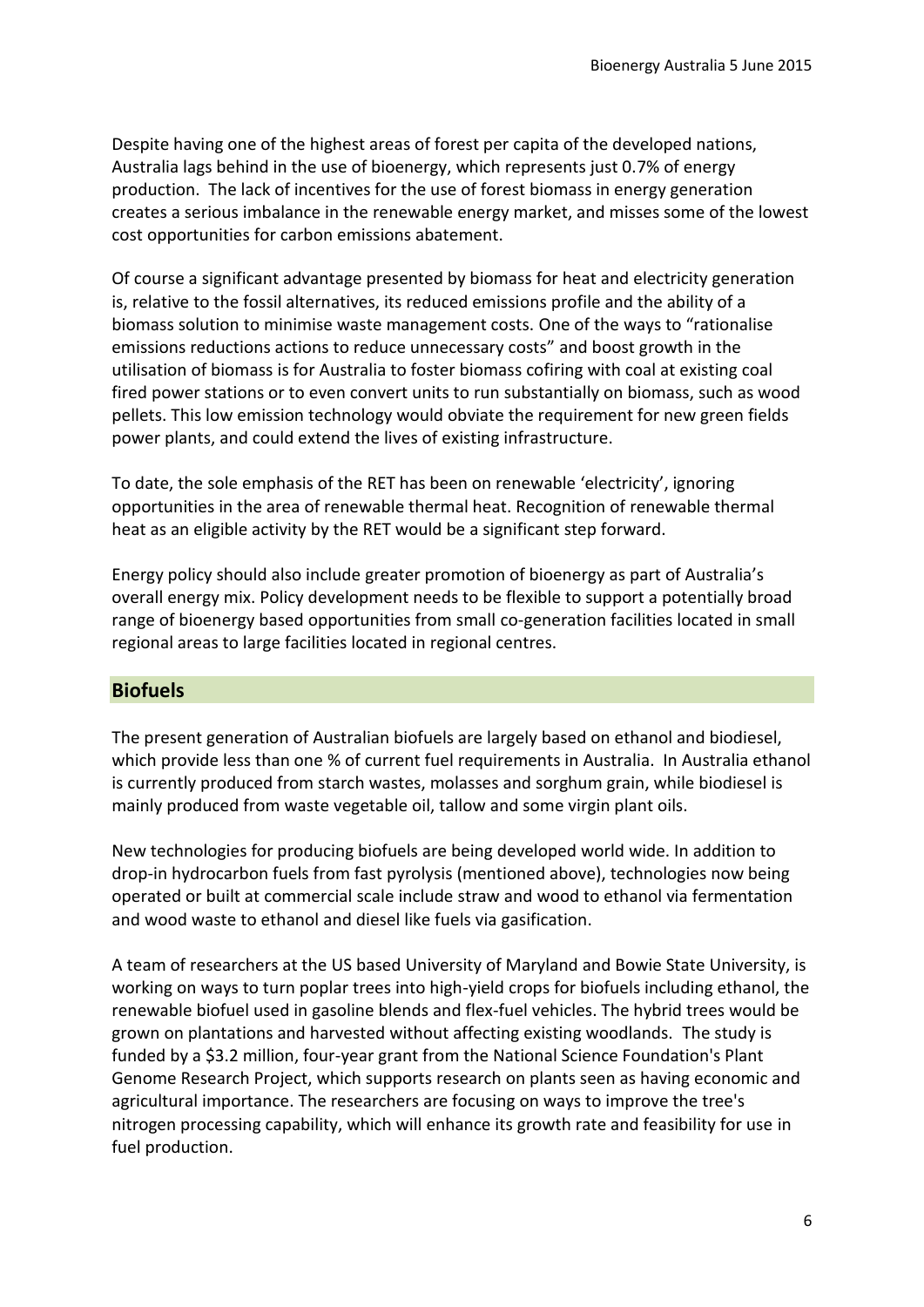Many commercial technologies have been developed by international groups with significant engineering capability and the ability to license their technologies into Australia. At the pre-commercial level, exciting and innovative work is underway in Australia on new technologies, such as using hot, compressed water to convert biomass to a bio-crude feed for oil refineries (by Licella in NSW).

While ethanol and hydrocarbon biofuels are well understood and in growing use world wide there is also interest in fuels such as methanol, DME (dimethyl ether) and hydrogen. Volvo in Sweden is developing Dimethyl Ether (DME) as a transport fuel. DME is similarly derived from biomass gasification, having properties not too dissimilar to LPG. Energy crops using tree species could provide the feedstocks for substantial biofuel industries.

## **Biorefining and high value materials/chemicals**

The Parratt and Associates paper commissioned by the Forest & Wood Products Association  $(FWPA)^{11}$  provides a good summary of biorefinery opportunities linked to forestry and the activities of some of the larger players in the sector on an international scale (e.g., Borregaard in Norway who are chasing the potential of biomaterials and biochemical with forestry products origins).

The development of biorefinery operations in general avoids some of the challenges or risks that affect the viability of petrochemical refineries and manufacturing. While traditional refineries use relatively expensive inputs, the cost of which is directly dependent on currency movements, biorefineries make use of comparatively much cheaper feedstocks available domestically. The advantages of product manufacture from bio-based feedstocks have not escaped some of the large international chemicals companies. Investment by the chemicals industry in commercial scale operations for the 10 to 100,000 tonne per annum (tpa) production of bio-based chemicals has increased significantly in recent years.

In Australia, the recent Deloitte/Corelli Consulting study commissioned by BlueBox Queensland University of Technology (QUT) <sup>12</sup>on the economics of biorefineries in Queensland also confirms the economic potential that biorefineries present and the opportunities for forest processing waste as one of many residue types to feed into such refineries.

Biorefineries in Australia are yet to emerge on a large scale however. While our research sector appears well versed in the opportunities and is focussed on refining some production methodologies, it is also clear from the papers citied above that in many cases, experience shows that closing the gap between research and commercial development is a significant challenge. Experience thus far indicates that in order for biorefineries to achieve commercial scale and create the strong market demand for the domestic consumption of bio-based products they need to be able to attract significant investors and manufacturers on the back of government investment.

<sup>&</sup>lt;sup>11</sup> [http://www.fwpa.com.au/images/resources/FWPA\\_OptionsPaper\\_final\\_0.pdf](http://www.fwpa.com.au/images/resources/FWPA_OptionsPaper_final_0.pdf)

<sup>12</sup> <http://www.ctcb.qut.edu.au/documents/dae-corelli-biorefinery-report.pdf>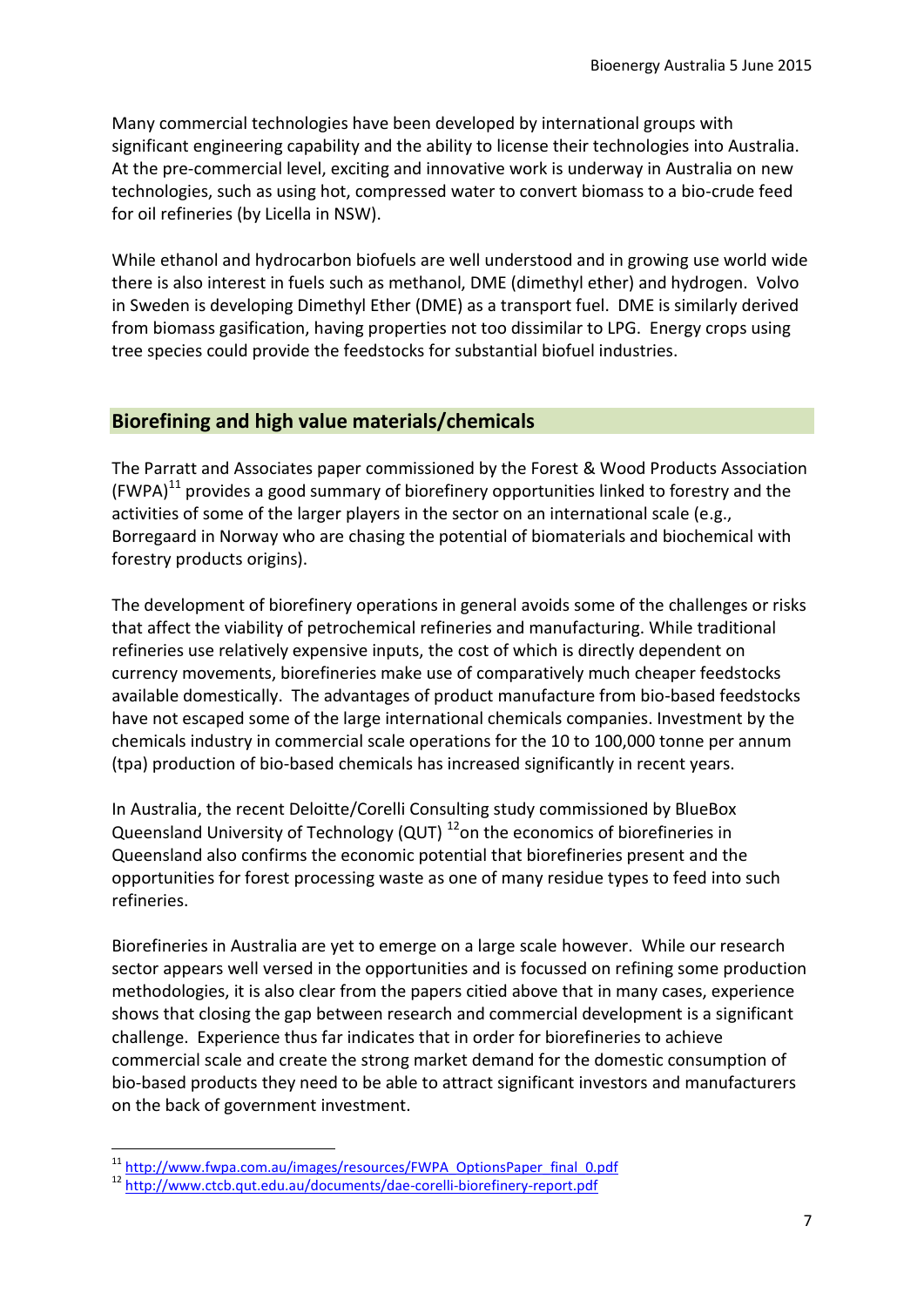As noted in the Deloitte/Corelli Consulting study, it is the nearby availability of feedstocks that influences the viability of biorefineries in Queensland. In many cases in Australia there is potential to tap into this comparative advantage as biobased feedstocks are available nearby and in some cases are considered a waste in themselves.

As an example of the demands for these biobased chemicals and products we note recent research from US researcher Lux Research. In its 2014 report Lux found that the technologies for – and commercialization of – materials and chemicals made from a variety of biobased feedstocks "have reached an inflection point" and are poised to grow significantly over the next four years. Lux says that overall capacity will nearly double, reaching 13.2 metric tons in 2017. Growth rates by segment vary but all are robust, spanning intermediate and specialty chemicals and polymers. The biggest % growth, and largest category of production, will be for intermediates like adipic acid and that old fashioned biobased product, lactic acid. Lux does note that cellulosic feedstocks are likely to continue to grow slowly with corn starch and sugar cane dominating, and oily bio feedstocks and waste gas to also play a role.

These views are confirmed in a recent report from IEA Bioenergy Task 42 - '*Biorefining: Sustainable Processing of Biomass into a Spectrum of Marketable Bio-based Products and*  Bioenergy<sup>13</sup>. The authors note that around the world, significant steps are being taken to move from today's fossil-based economy to a more sustainable economy based on biomass. A key factor in the realization of a successful bio-based economy will be the development of biorefinery systems allowing highly efficient and cost-effective processing of biological feedstocks to a range of bio-based products, and successful integration into existing infrastructure.

This IEA Report highlights all bio-based chemicals with immediate potential as biorefinery 'value added products'. The selected products are either demonstrating strong market growth or have significant industry investment in development and demonstration programs.

The recent climb in oil prices and consumer demand for environmentally friendly products has now opened new windows of opportunity for bio-based chemicals and polymers. Industry is increasingly viewing chemical and polymer production from renewable resources as an attractive area for investment. Within the bio-based economy and the operation of a biorefinery, there are significant opportunities for the development of bio-based building blocks (chemicals and polymers) and materials (fiber products, starch derivatives, etc). In many cases this happens in conjunction with the production of bioenergy or biofuels. The production of bio-based products could generate US\$10–15 billion of revenue for the global

<sup>13</sup> [http://www.bioenergyaustralia.org/pages/iea-bioenergy-task-42-biorefining-sustainable-processing-of-biomass-into-a](http://www.bioenergyaustralia.org/pages/iea-bioenergy-task-42-biorefining-sustainable-processing-of-biomass-into-a-spectrum-of-marketable-bio-based-products-and-bioenergy.html)[spectrum-of-marketable-bio-based-products-and-bioenergy.html](http://www.bioenergyaustralia.org/pages/iea-bioenergy-task-42-biorefining-sustainable-processing-of-biomass-into-a-spectrum-of-marketable-bio-based-products-and-bioenergy.html)

[http://www.researchgate.net/profile/Ed\\_De\\_Jong2/publication/234073317\\_Product\\_developments\\_in\\_the\\_bio](http://www.researchgate.net/profile/Ed_De_Jong2/publication/234073317_Product_developments_in_the_bio-based_chemicals_arena/links/02bfe50f927c980e7e000000.pdf)[based\\_chemicals\\_arena/links/02bfe50f927c980e7e000000.pdf](http://www.researchgate.net/profile/Ed_De_Jong2/publication/234073317_Product_developments_in_the_bio-based_chemicals_arena/links/02bfe50f927c980e7e000000.pdf)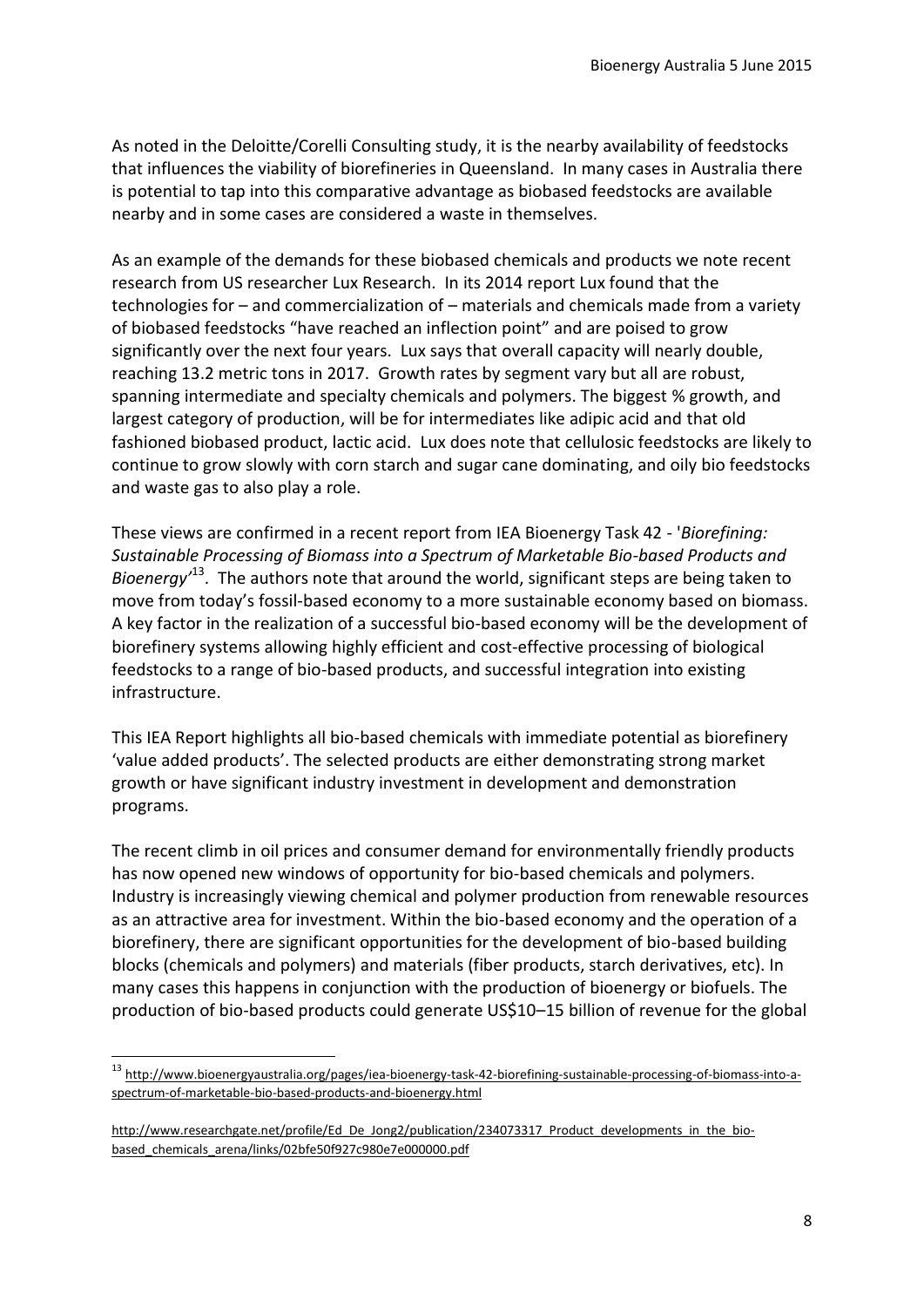chemical industry. The economic production of biofuels is often a challenge. The coproduction of chemicals, materials food and feed can generate the necessary added value.

A 2014 report from IEA Bioenergy Task 42 entitled simply '*Biorefining*' <sup>14</sup>, notes in particular with respect to Australia that as a number of petrochemical refineries are being closed around Australia (NSW and Queensland) with most crude and refined products now coming from offshore. With little prospect of Australia replacing its mineral hydrocarbon liquid fuels from domestic sources, the opportunity for biofuels to replace mineral hydrocarbons is excellent from a macro position. However, unless broad Government policy settings are changed, it is unlikely that Australia will see the development of biorefineries (over and above the 0.3 billion to 0.4 billion litres already produced) to help replace imported liquid mineral hydrocarbons.

## **Job Creation**

1

Bioenergy is known to have impressive economic multipliers, translating into employment opportunities, especially in rural and regional areas. Figure 4 from a European Union study shows the impressive job creation potential of bioenergy. Of particular relevance is the **forest residue bar in the chart below**.



Projected employment in the EU for biomass technologies. Wind is included for comparison. Source: EU Altener Report: Impact of RES on Employment, 2000.

## **Figure 4: Employment from Bioenergy Technologies**

In the emerging biomaterials/biochemicals area, international examples give a sense of what can be achieved. In the US, approximately 3,000 companies either manufacture or distribute an estimated 20,000 biobased products and have created around 100,000 new iobs annually<sup>15</sup>. US-based biorefineries that process sustainable biomass are projected to produce 700,000 jobs and US\$88.5 billion in economic activity, primarily in rural areas where economic development is greatly needed (US Dept of Agriculture 2010).

<sup>&</sup>lt;sup>14</sup> [http://www.ieabioenergy.com/wp-content/uploads/2014/09/IEA-Bioenergy-Task42-Biorefining-Brochure-](http://www.ieabioenergy.com/wp-content/uploads/2014/09/IEA-Bioenergy-Task42-Biorefining-Brochure-SEP2014_LR.pdf)[SEP2014\\_LR.pdf](http://www.ieabioenergy.com/wp-content/uploads/2014/09/IEA-Bioenergy-Task42-Biorefining-Brochure-SEP2014_LR.pdf)<br>15

<sup>15</sup> Lerro, C. (2012) "Biobased Jobs, Grown and Made in America. www.biotech-now.org/environmentalindustrial/2012/02/biobased-jobs-grown-and-made-in-america#." BIOtech.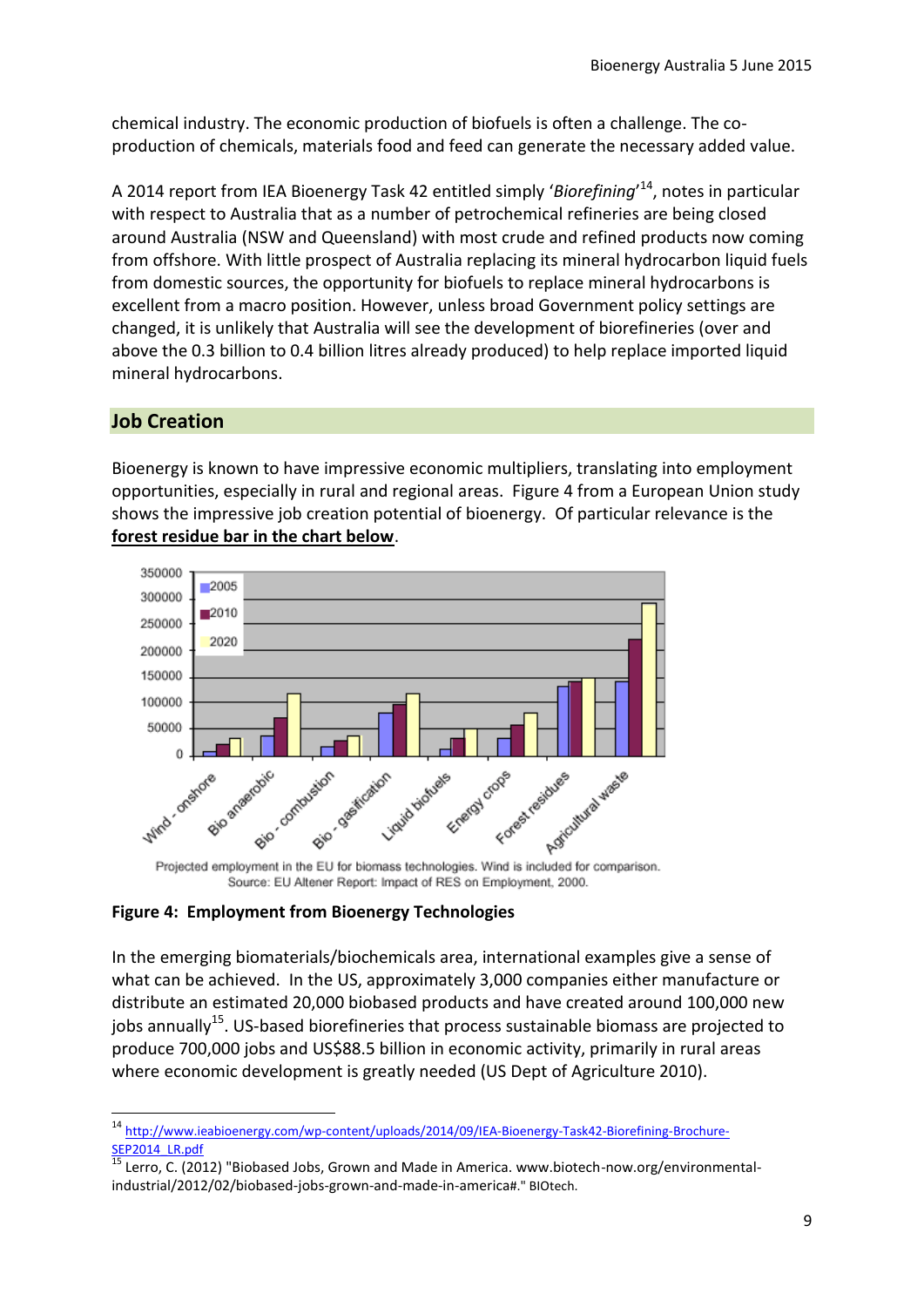Malaysia is home to two major biorefinery precincts, each based on key local feedstocks, designed to attract international chemical and polymer manufacturers. Kertih Biopolymer Park, reportedly Asia's largest biorefinery complex, was launched as a collaboration between Malaysia's national, regional, and state governments. This biorefinery precinct is **planned to initiate a cellulosic feedstock-based chemical manufacturing sector** that could generate US\$6.14 billion in income and create 2,500 new jobs by 2020.

The 2015 Renewables and Jobs Report from the International Renewable Energy Agency  $(IRENA)^{16}$  suggests that 7.7 million people are employed worldwide in renewables. The Report notes that for renewable energy employment to continue to grow, supportive policies are required. Specifically on biomass, the report notes:

> *"Biofuels (1.8 million), biomass (822,000) and biogas (381,000) are also major employers, with jobs concentrated in the feedstock supply. While Brazil and the United States continued to dominate, Southeast Asia saw growth in biofuel jobs, reflecting measures to support production."*

The infographic in Figure 5 illustrates employment in the bio sector relative to other renewables.



Source: IRENA Annual Review 2015

**Figure 5: IRENA 2015 Report on employment by renewable technology.**

**<sup>.</sup>** <sup>16</sup> <http://www.irena.org/menu/index.aspx?mnu=Subcat&PriMenuID=36&CatID=141&SubcatID=585>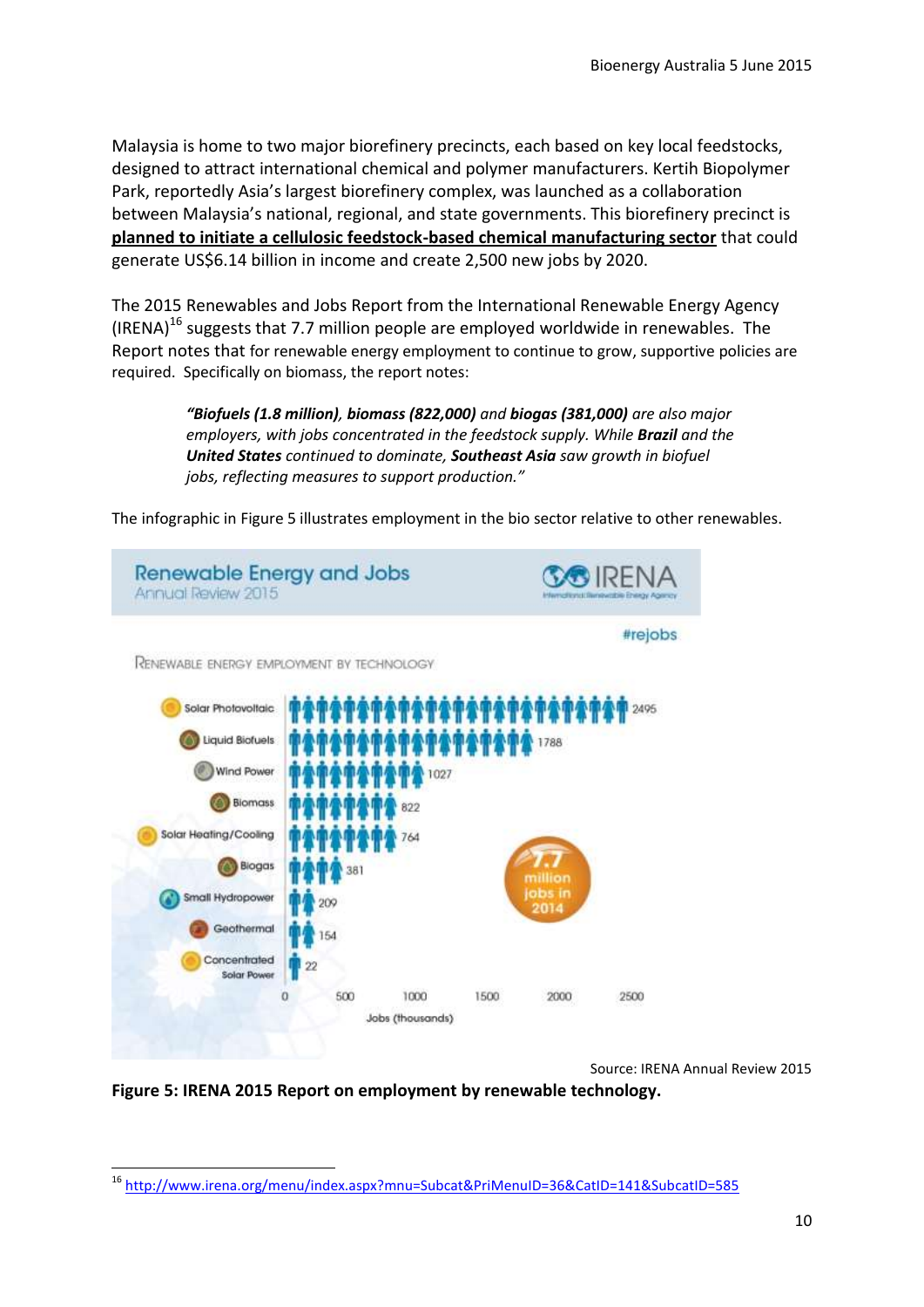#### **Investment**

The legislation and regulations that apply to bioenergy (especially forestry biomass), in Australia are relatively onerous for industry. The Federal Regulations applicable to the Renewable Energy Target essentially impose surrogate sustainability criteria by specifying what biomass sources can be used for compliant energy. Australia is currently a participant via Standards Australia in setting an international Standard for sustainability criteria for bioenergy. It is recommended that when this process is completed, Australia adopts a stand-alone sustainability standard for bioenergy.

Regarding workforce skills, it should be noted that many of the skills in forestry and agriculture are appropriate for biomass supply chains. **As such it is important for Australia to maintain forestry and agricultural skills**, and also transfer such skills to indigenous communities, in support of biomass feedstock and supply chain enhancement. Organisations such as the CSIRO have had a decline in forestry research and such decline should be reversed.

While it is highly desirable to promote and export our technical services and expertise in bioenergy, a fundamental requirement is to have a vibrant local industry underpinned by supportive government policies and programs.

In the recent Deloitte/Corelli Consulting Report on the economic potential for a biorefinery in Queensland, the authors note that the development of a tropical bio-refinery industry could have a significant economic impact on the Queensland economy. The seven modelled projects in the report could alone contribute around \$1.8 billion and 6,640 FTEs over the next two decades. Next steps were cited as a due diligence and a full feasibility study of the future potential and viability of these bio-refineries. The authors note that combined with government policy settings that are conducive to investment and 'open for business', a tropical bio-refinery industry could be an important future source of economic growth in Queensland.

Bioenergy Australia notes an initiative led by the Rural Industries R&D Corporation, in conjunction with some state based organisations to develop a national 'biomass for bioenergy atlas'. The development of this atlas would give investors a clear understanding of the location and cost of bio resources.

## **Conclusion**

The biomass (biomass to energy and biomass to materials/products/chemicals) opportunity has yet to be realised in Australia to the same extent as in North America and Europe. Various studies have shown that biomass could provide a substantial proportion of Australia's stationary and liquid fuels needs and could deliver innovative biorefinery manufacturing opportunities (as noted in the recent QUT BlueBox commissioned study in Queensland).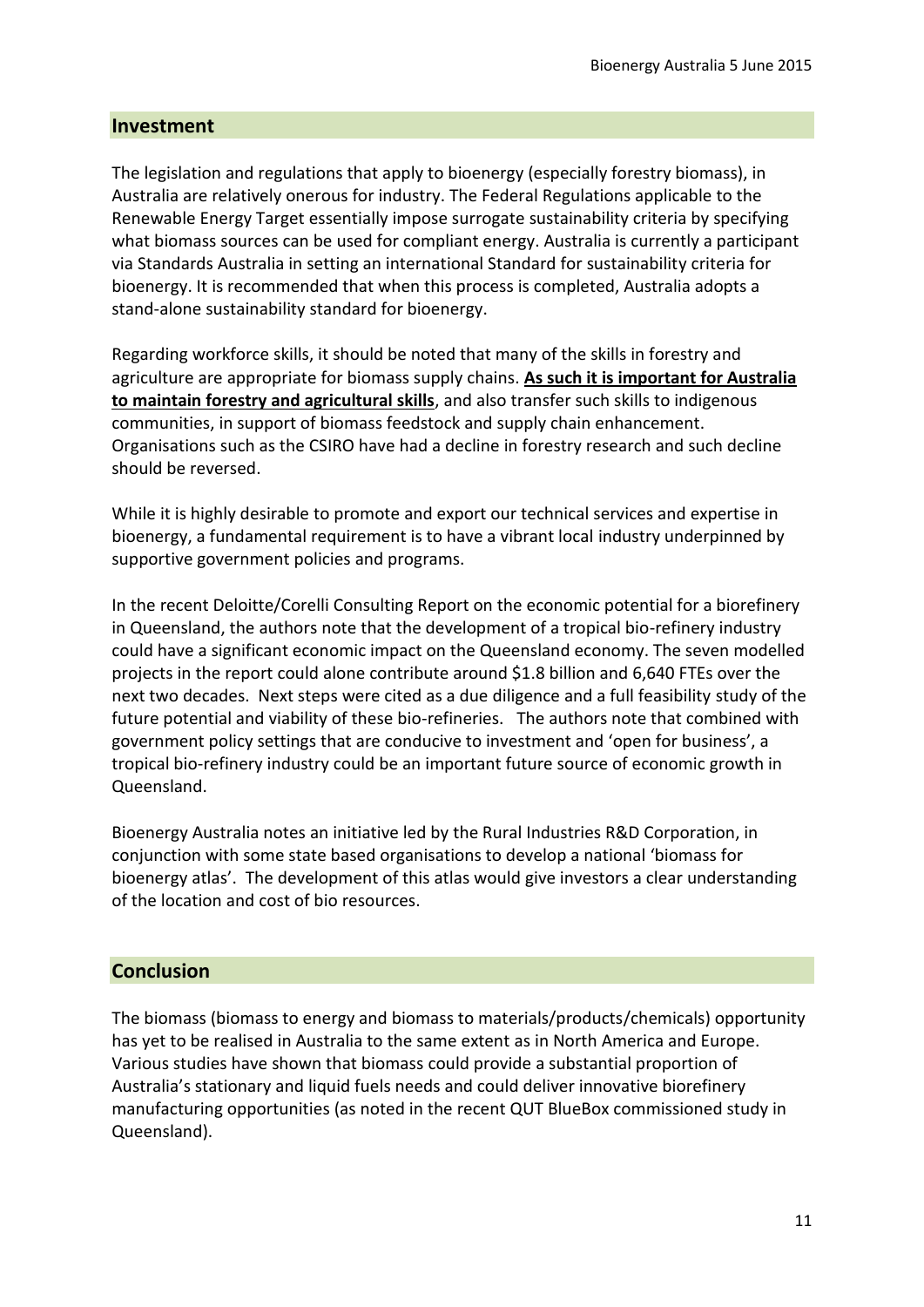Supportive Government policies and programs are required to stimulate a demand in the bioenergy industry. There is a need for Government to both recognise the potential and develop incentives for renewable bio-energy, including renewable biomass for electricity, renewable thermal and biofuels.

In the longer term this would allow bioenergy to play a more significant role in Australia's energy mix, contributing more than the current 1% for both our electricity and our liquid transportation fuels and in opening up investment opportunities for biomaterials and biochemical production.

International evidence would also suggest that Government support is also essential to kick start a successful bioproducts/biochemicals sector. The Deloitte/Corelli Consulting Report comments on a Government's role as follows:

- *The economic impact analysis assumes that the biorefineries operate without government subsidisation. While production is viable without ongoing subsidies, some government facilitation would assist in industry establishment.*
- *There is a potential role for government in facilitating investment in the sector and ensuring policy settings do not impede private investment, for example through streamlining processes for environmental approvals. In addition, any potential biorefinery investors could make use of the services of Queensland Government agencies (including the Department of Agriculture, Fisheries and Forestry and Trade and Investment Queensland).*
- *International experience shows that governments can make an important contribution to attracting investment, for example through developing technology precincts and facilitating relationships between international companies and domestic industry.*
- *For commercial investors, this analysis supports the case*

While this report has a Queensland focus, these comments apply universally.

The vision for the future of forest products in Australia must aim to maximise 100% of the value from grown trees. Future economic prosperity and indeed survival for many will be influenced by the ability to develop 'high value' and 'value-add products'. Increasingly it's likely that the real 'value' in biomass will be in the biomaterials and biochemical and bioenergy will become an added bonus. Australia is well placed to take advantage of these opportunities with fast growing conditions, land availability, a skilled and experienced workforce. The advantages are many and include fuel security, export potential, employment and international investment. Investment in R&D will be an essential component of a policy to take advantage of the high value manufacturing opportunities associated with biomass, otherwise these opportunities and skills will be lost offshore.

## **Contact**

Bioenergy Australia appreciates the opportunity of providing this submission. We look forward to ongoing opportunities to work collaboratively with the forestry sector in Australia and in doing so ensure the realisation of biomass linked opportunities in energy and fuels and materials and chemicals that will lead to jobs and sustainable economic development.